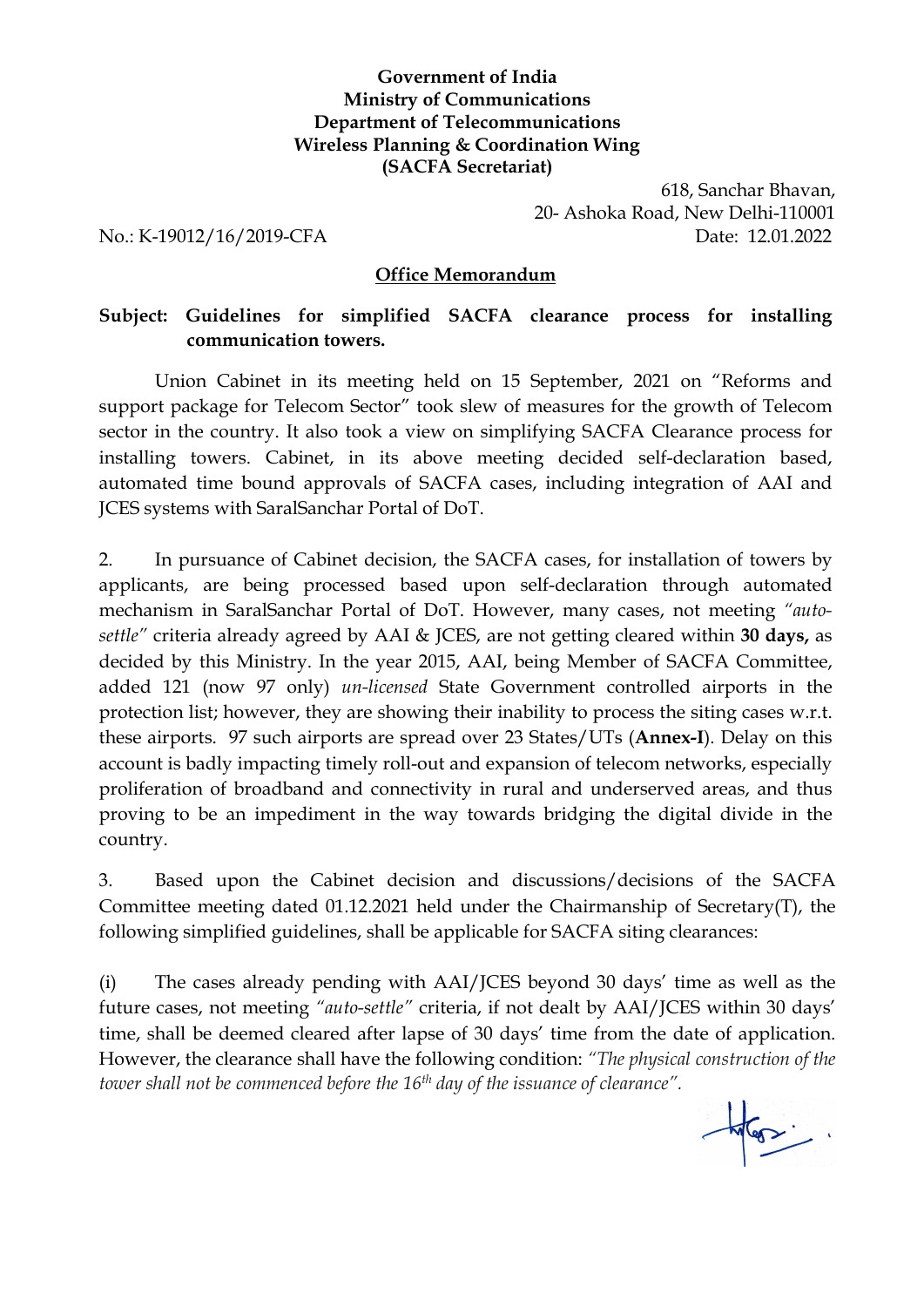(ii) It is important to note that no airstrip/airport should be recognised by SACFA siting clearance system if it has not taken necessary licenses/clearances from nodal Ministry/Organisation i.e. DGCA/AAI. Therefore, the SACFA system will not recognise these so-called airports (Annex-I) unless they are licensed/authorised by DGCA/AAI & incorporated into NOCAS (No Objection Certificate Application System) of AAI.

(iii) The *auto-settle* criteria as agreed by AAI & JCES earlier shall continue to be applied for clearance of sites.

4. This issues with the approval of Hon'ble Minister of Communications and comes into force with immediate effect.

(**L. D. Meghwal) Sr. Deputy Wireless Advisor to the Government of India** Ph. 011 2303 6508

- To,<br>i. **Member (ANS)/GM**, DoAS, Airports Authority of India, Rajiv Gandhi Bhawan, New Delhi
	- ii. **Director, JCES**, B-Block, Ground Floor, Defence Complex, Africa Avenue, New Delhi-110023

Copy to:

- i. **Chief Secretaries/Administrators** of the concerned States/UTs –[*to take note of Para 3(ii)above and to move DGCA/AAI in case any airstrip is under operations and needs licensing/authorisation and protection under SACFA system*.]
- ii. **Secretary (CA),** Ministry of Civil Aviation, Rajiv Gandhi Bhawan, New Delhi
- iii. **DGCA**, Aurbindo Marg, Opposite to Safdurjung Airport, New Delhi
- iv. DG (Telecom), DoT, Sanchar Bhawan, New Delhi
- v. DDGs (LSA), DoT [as per list in Annex-I]

Copy for information to:

- **i. PSO to Secretary (T), DoT**
- **ii. Sr. PPS to Member (T), DCC, DoT**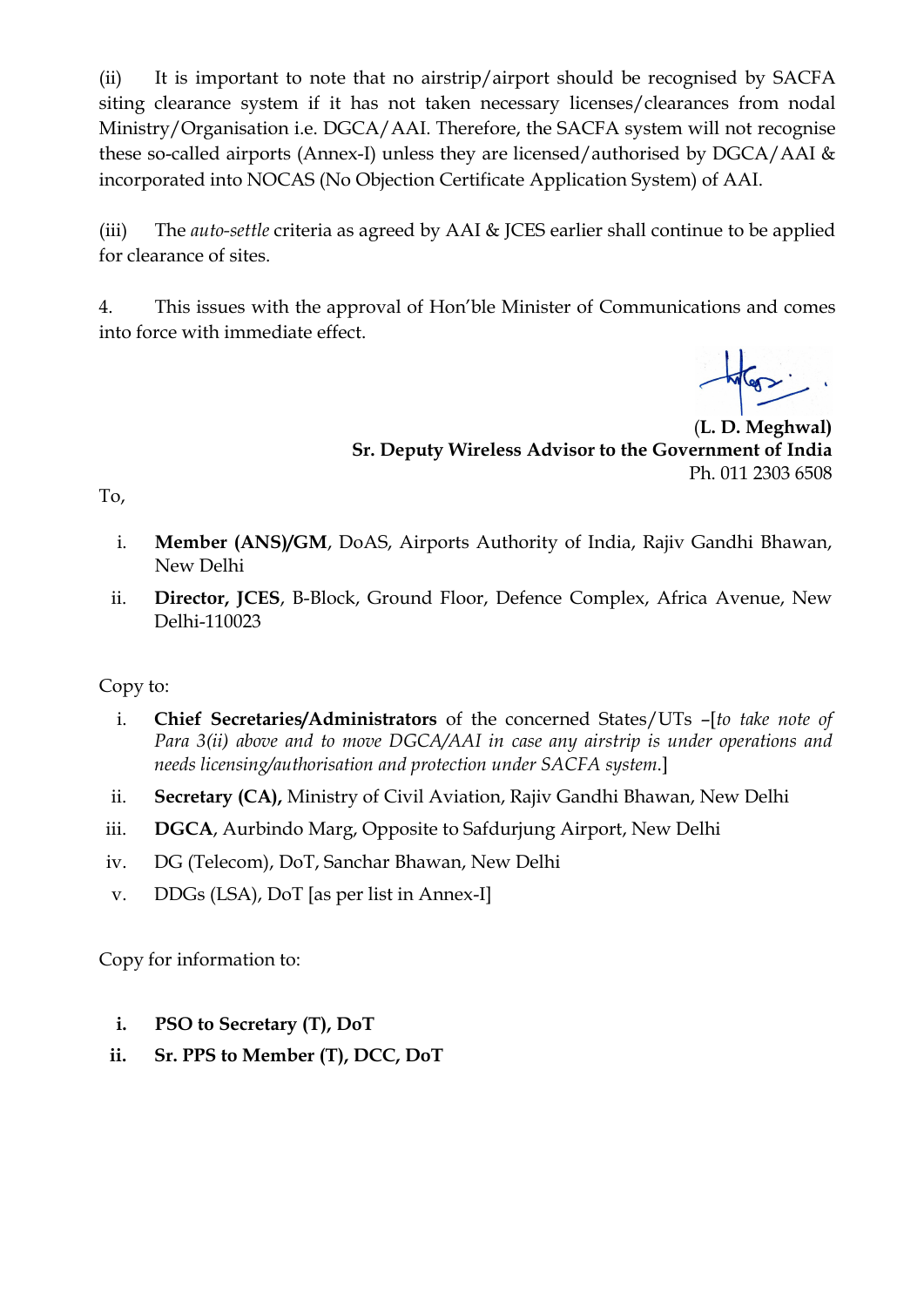## **State controlled unlicensed Airports**

# **Listed in SARAL Sanchar Portal of DoT**

| Sr.No.         | <b>SAAI Airport</b>     | States / UT Involved |
|----------------|-------------------------|----------------------|
| $\mathbf{1}$   | NAGARJUNA SAGAR         | Andhra Pradesh       |
| $\overline{2}$ | <b>YINGHIONG</b>        | Arunachal Pradesh    |
| 3              | <b>ZIRO</b>             |                      |
| $\overline{4}$ | <b>BORENGAJULI</b>      | Assam                |
| 5              | <b>KOLAPNI</b>          |                      |
| 6              | <b>MACKEBPUR</b>        |                      |
| $\overline{7}$ | <b>PANNERI</b>          |                      |
| 8              | <b>BEGUSARAI</b>        | Bihar                |
| 9              | <b>BHAGALPUR</b>        |                      |
| $10\,$         | <b>BIRPUR</b>           |                      |
| 11             | <b>CHHAPRA</b>          |                      |
| 12             | <b>KISHANGANJ</b>       |                      |
| 13             | MADHUBANI               |                      |
| 14             | <b>MUNGER</b>           |                      |
| 15             | NARIA SEE SAHARSA       |                      |
| 16             | <b>SAHARSA</b>          |                      |
| 17             | <b>JASHPURNAGAR</b>     | Chhattisgarh         |
| 18             | <b>BHILAI (NANDANI)</b> |                      |
| 19             | RAJHARA (DHALLI)        |                      |
| 20             | <b>AMRELI</b>           | Gujarat              |
| 21             | <b>MANDVI</b>           |                      |
| 22             | <b>MEHSANA</b>          |                      |
| 23             | <b>BHIWANI</b>          | Haryana              |
| 24             | <b>KARNAL</b>           |                      |
| 25             | <b>NARNAUL</b>          |                      |
| 26             | <b>PINJORE</b>          |                      |
| 27             | <b>MANTALAI</b>         | Jammu and Kashmir    |
| 28             | <b>DALTONGANJ</b>       | Jharkhand            |
| 29             | <b>DHANBAD</b>          |                      |
| 30             | <b>JAKKUR</b>           | Karnataka            |
| 31             | <b>BANGALORE (IIS)</b>  |                      |
| 32             | SEDAM                   |                      |
| 33             | CHILLARI                | Kerala               |
| 34             | <b>KARGIL</b>           | Ladakh               |
|                |                         |                      |
|                |                         |                      |
| 35             | AMLA                    | Madhya Pradesh       |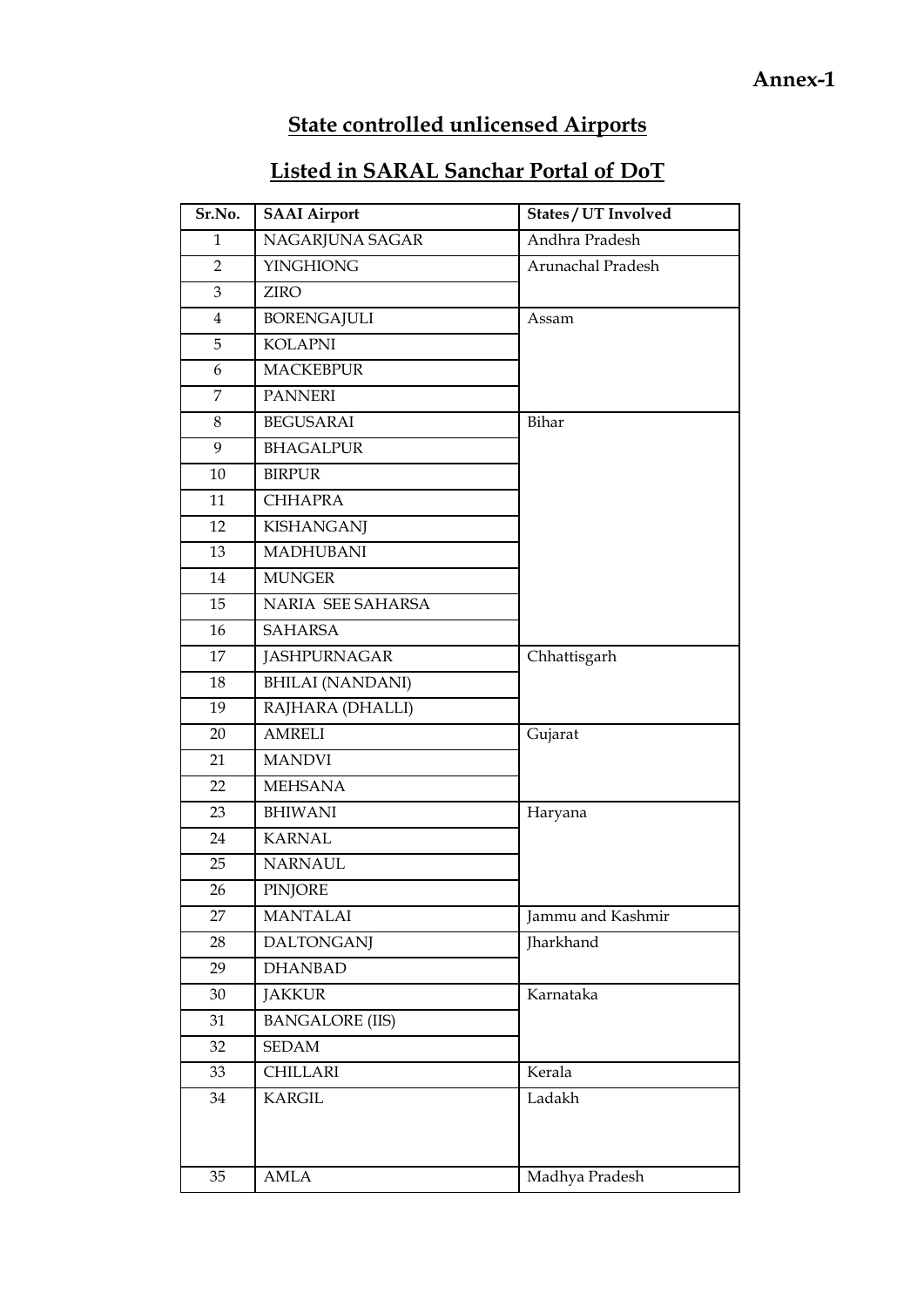| 36 | <b>BETUL</b>               |             |
|----|----------------------------|-------------|
| 37 | <b>BIRWA</b>               |             |
| 38 | <b>CHHINDWARA</b>          |             |
| 39 | <b>DHANA</b>               |             |
| 40 | <b>GUNA</b>                |             |
| 41 | JHABUA(RANPET)             |             |
| 42 | <b>KHARGONE</b>            |             |
| 43 | <b>MANDLA</b>              |             |
| 44 | PACHMARHI                  |             |
| 45 | <b>RATLAM</b>              |             |
| 46 | <b>REWA</b>                |             |
| 47 | SAGAR                      |             |
| 48 | <b>SEONI</b>               |             |
| 49 | <b>SHAHDOL</b>             |             |
| 50 | <b>SIDHI</b>               |             |
| 51 | <b>SITAMAU</b>             |             |
| 52 | <b>UJJAIN</b>              |             |
| 53 | <b>UMARIA</b>              |             |
| 54 | <b>BURHAR (SHAHDOL)</b>    |             |
| 55 | <b>DAMOH</b>               |             |
| 56 | <b>NEEMUCH</b>             |             |
| 57 | SHIVPURI (BURHAR)          |             |
| 58 | <b>TEKANPUR</b>            |             |
| 59 | <b>AMRAVATI</b>            | Maharashtra |
| 60 | <b>CHANDRAPUR</b>          |             |
| 61 | <b>DHULIA</b>              |             |
| 62 | HADAPSAR (GLIDEROME)       |             |
| 63 | <b>KARAD</b>               |             |
| 64 | LONAVALA (AMBY VALLEY)     |             |
| 65 | <b>TURA</b>                | Meghalaya   |
| 66 | <b>HIRAKUND</b>            | Orissa      |
| 67 | <b>NAWAPARA</b>            |             |
| 68 | <b>TUSHRA</b>              |             |
| 69 | <b>CUTTACK (CHARBATIA)</b> |             |
| 70 | <b>PATIALA</b>             | Punjab      |
| 71 | <b>ABU ROAD</b>            | Rajasthan   |
| 72 | <b>BANSWARA (TILWARA)</b>  |             |
| 73 | <b>HAMIRGARH</b>           |             |
| 74 | JHUNJHUNU                  |             |
| 75 | LALGARH                    |             |
| 76 | <b>MATHANIA</b>            |             |
| 77 | <b>NAGAUR</b>              |             |
| 78 | SAWAI MADHOPUR             |             |